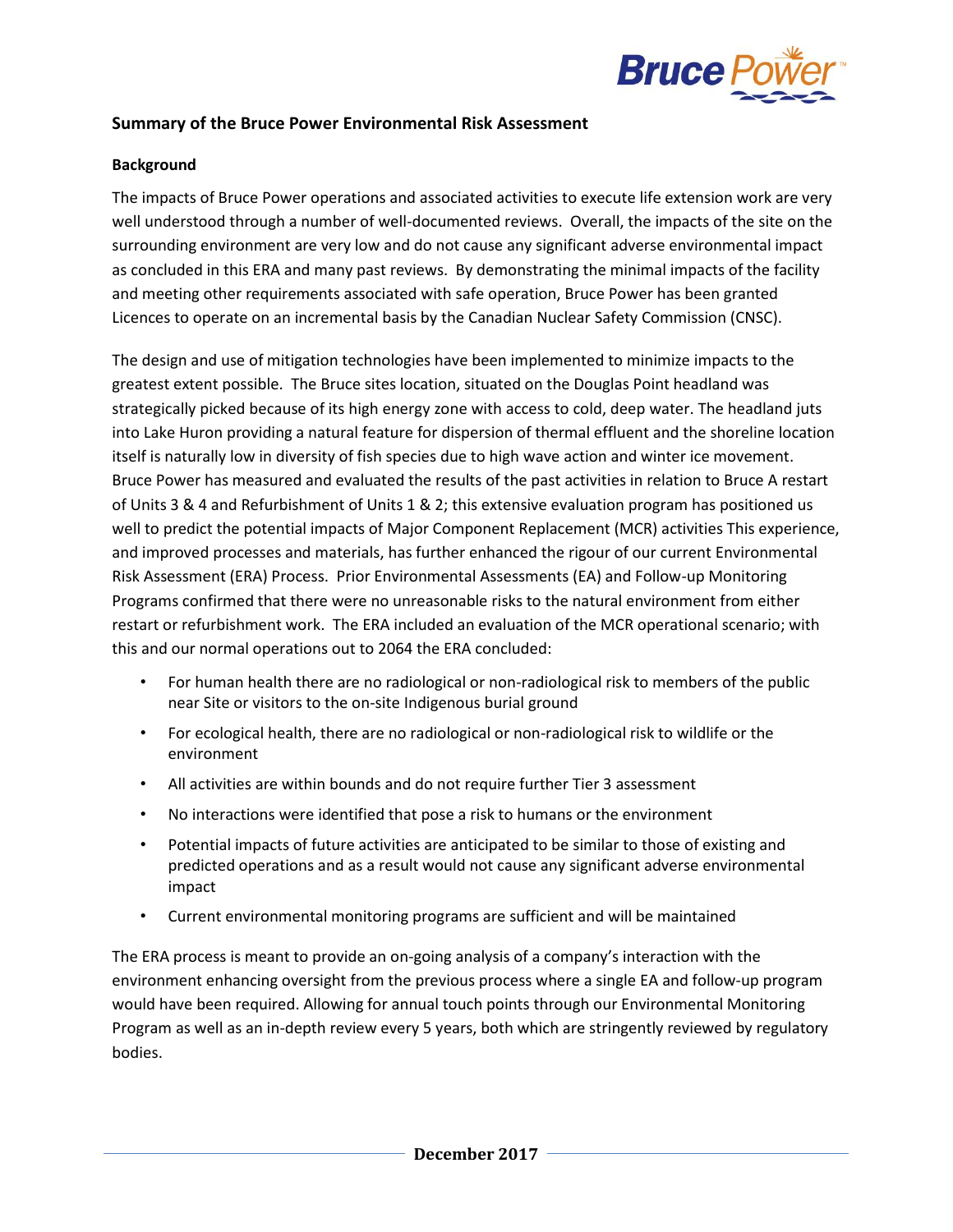Bruce Power complies with Federal Regulations, programs, and standards, which protect human health and the environment under the Nuclear Safety and Control Act. The Class I Nuclear Facilities Regulations under the Nuclear Safety and Control Act set out requirements related to environmental protection that must be met. The General Nuclear Safety and Control Regulations require every licensee to take all reasonable precautions to protect the environment and to control release of radioactive nuclear substances or hazardous substances within the Site and into the environment as a result of the licensed activity.

Monitoring is executed to fulfill regulatory requirements on environmental protection in accordance with the Licence Condition 3.3 of the Bruce A and Bruce B Power Reactor Operating Licence. Monitoring encompasses the following specific areas: effluent and emissions control (releases), an Environmental Management System (EMS), provisions for protection of the public and the natural environment, which is commensurate with risk evaluated in the ERA. As such, the Environmental Monitoring Report describes the effluent and environmental monitoring related to the Bruce Power's operations. Monitoring includes radiological and non-radiological hazards and quantifies the effect on human and non-human biota.

Radiological and non-radiological emissions from the Site are well within regulatory limits and requirements, which are set to protect the public and environment. With respect to non-radiological emissions, Bruce Power is in compliance with applicable Provincial regulations, approvals, and permits. With respect to radiological airborne emissions and liquid releases, derived release limits (DRLs) have been developed by Bruce Power to ensure release limits to the environment will not exceed the annual regulatory public dose limit of 1 mSv; furthermore, Bruce Power has established action levels that are set at approximately 10% of the DRLs. Action levels, if reached, could indicate a loss of effectiveness of containment and effluent control and the need for specific actions to be taken and reported to the CNSC. In 2016, all releases were below the DRLs and action levels.

As a result, for the 25th consecutive year Bruce Power's calculated dose to a member of the public is less than the 10  $\mu$ Sv/y value that is regarded as the lower threshold for significance (the de minimus).

The CNSC, when considering relicensing, has an obligation through the Nuclear Safety and Control Act to consider whether an application will, in carrying on that activity, make adequate provision for the protection of the environment and the health and safety of people. As outlined in REGDOC-2.9.1 Environmental Protection Policies, Programs and Procedures, the following environmental protection regulatory documents and CSA standards are relevant to the CNSC's regulatory framework for environmental compliance:

- CAN/CSA ISO 14001 Environmental Management Systems Requirements with Guidance for Use
- CSA N288.1-14 Guidelines for calculating derived release limits for radioactive material in airborne and liquid effluents for normal operation of nuclear facilities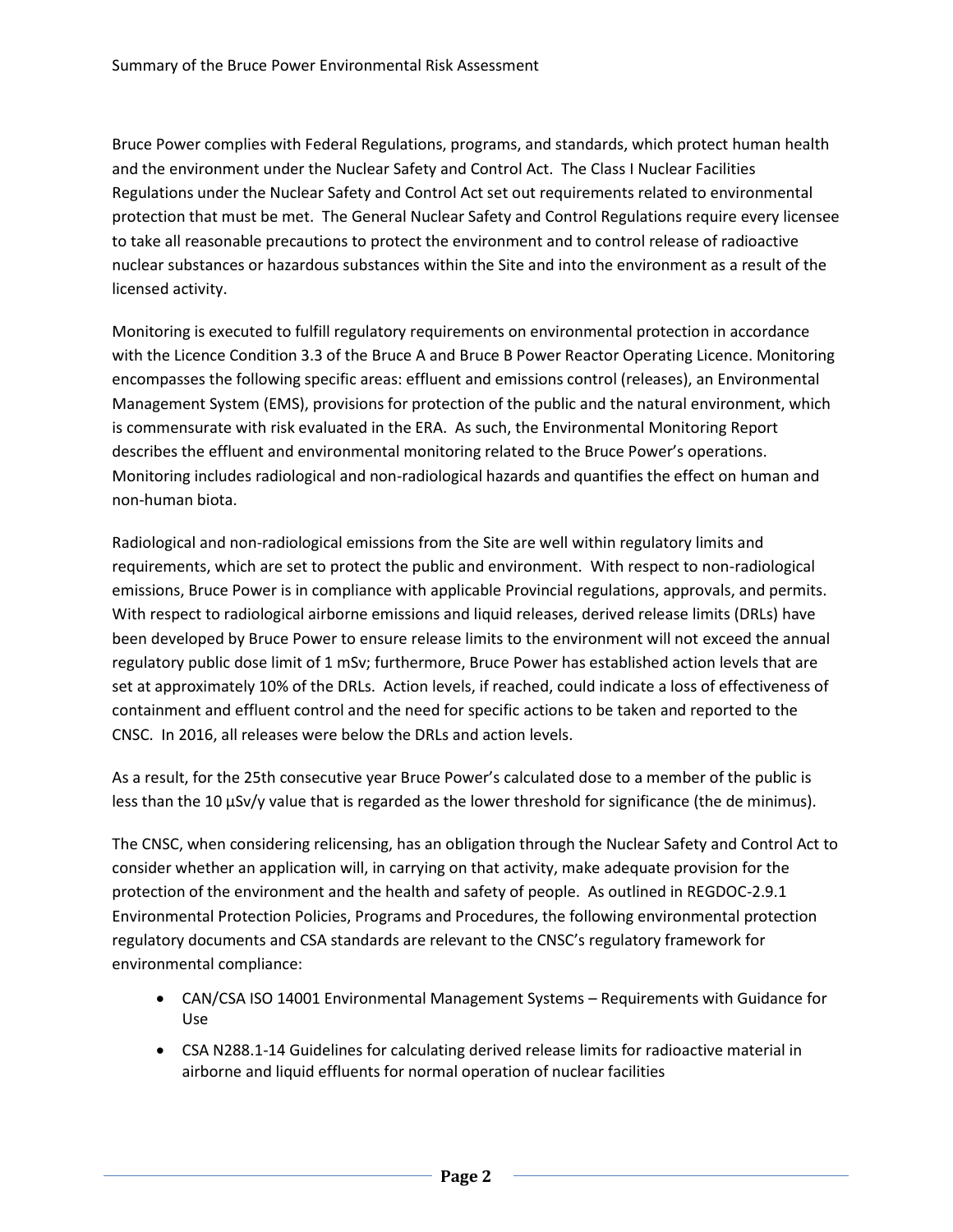- CSA N288.4-10, Environmental Monitoring Program at Class I nuclear facilities and uranium mines and mills
- CSA N288.5-11, Effluent monitoring programs at Class I nuclear facilities and uranium mines and mills
- CSA N288.6-12, Environmental Risk Assessments at Class I nuclear facilities and uranium mines and mills
- CSA N288.7-15, Groundwater Protection Programs at Class I nuclear facilities and uranium mines and mills

An annual review of environment monitoring is completed. As part of the review, the inherent uncertainties and assumptions are evaluated to determine if further monitoring or supplementary studies are needed as part of continual improvement. This is reported through the annual Environmental Monitoring Program (EMP) findings.

Comprehensive environmental monitoring programs have been in place for nearly 40 years, since the pre-construction phases of Bruce A and Bruce B. This monitoring continued throughout construction and operation phases and several comprehensive assessments have been conducted over the years to ensure ongoing on-site and off-site environmental protection. This includes the Bruce Power Development Ecological Effects Review (OPG 2000), monitoring associated with EAs completed since 2001 under the Canadian Environmental Assessment Act (e.g., for the Restart of Bruce A), as well as associated EA follow-up programs, environmental permitting and environmental monitoring. In the last 20 years alone these have included:

- 2017 Environmental Quantitative Risk Assessment
- Annual Environmental Assessment Follow-up Monitoring Reports for Unit 1&2 Restart ( 2007- 2015)
- Annual Environmental Monitoring Program Reports (pre 2001 to present)
- 2015 Environmental Quantitative Risk Assessment
- 2008 Environmental Impact Statement for the Bruce New Nuclear Power Plant Project
- 2006 EA Study Report for the Bruce A Refurbishment Project (Units 1&2 Restart)
- 2004 EA Study Report for the Bruce B New Fuel Project
- 2001 EA Study Report for the Bruce A Units 3&4 Restart
- 2000 Bruce Nuclear Power Development Ecological Effects Review
- 1999 Bruce B Environmental Effects Report for Units 5-8
- 1998 Phase 1 Environmental Site Assessment for the Bruce Heavy Water Plant
- 1997 Phase 1 Environmental Assessment Bruce Nuclear Power Development
- 1997 Bruce Used Fuel Dry Storage Facility Environmental Assessment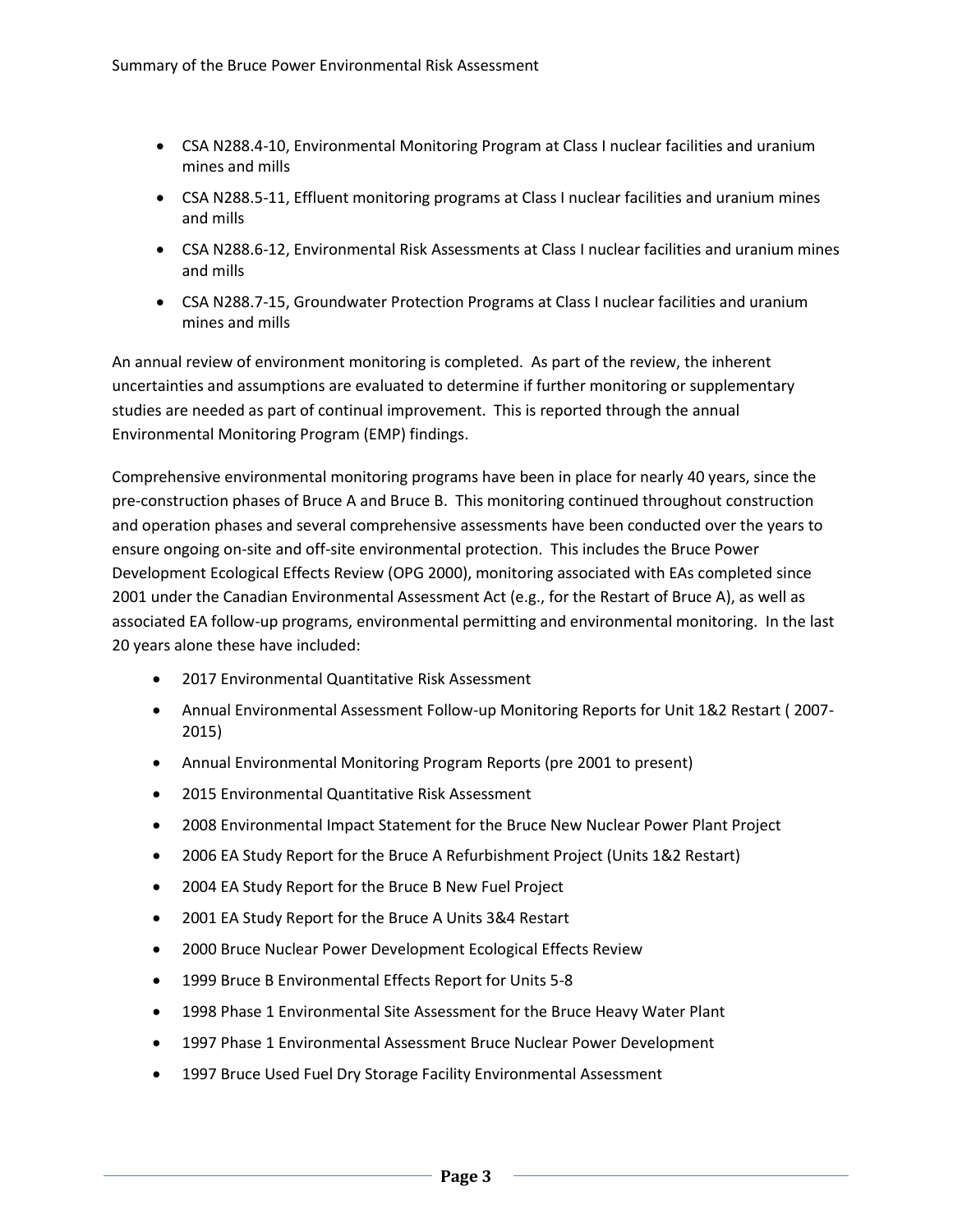Over the past 15 years Bruce Power has gained a significant amount of experience in the restart and refurbishment of its CANDU reactors. Work to define the activities to be undertaken during the next licensing period, including MCR activities, is underway. It is anticipated that a number of valuable lessons learned will be applied as MCR activities progress. The applicable Bruce Power environmental management programs, along with how they may evolve through MCR and continued station operations. Overall, potential environmental effects of future activities are anticipated to be similar to those associated with the existing operations.

Environmental protection for nuclear facilities and activities is done in accordance with the Nuclear Safety and Control Act and the regulations made under it. Expectations for environmental protection considerations as part of licence applications are outlined in CNSC's REGDOC-2.9.1 Environmental Principles, Assessments and Protection Measures. The Environmental Risk Assessment (ERA) supports environmental protection throughout the regulatory lifecycle of a facility or activity and forms the basis of an EA under the Nuclear Safety and Control Act. This ERA is one document of many others submitted as part of the overall licence application.

The first ERA under was submitted to the CNSC in February 2015 as part of the implementation of CSA Standard N288.6-12. The 2015 ERA was the first iteration under the new standard (the first edition of CSA N288.6 was in 2012) and was submitted for the purposes of discussing environmental risks in terms of the tiered approach (Tier 1, 2, 3). The CNSC reviewed the 2015 ERA and determined that it met the requirements of N288.6-12 and with 3 recommendations, all of which have been incorporated into the June 2017 ERA and further explained in the October ERA supplement. The recommendations were: 1) Bruce Power initiate a dialogue with Indigenous groups on country foods; 2) include a discussion on morpholine exposure route uncertainties; and 3) identify any monitoring needs to fill data gaps, to validate modeling results and to verify major assumptions to reduce uncertainty in future human and ecological assessments. Details supporting these recommendations were provided in 24 comments and responses to these comments are contained in Appendix L of the June 2017 ERA.

The ERA was prepared in accordance with the Preliminary Quantitative Risk Assessment (PQRA) approach described in CSA Standard N288.6-12. The purpose of the ERA is to systematically identify potential risks to either human health or the environment as a result of historical and ongoing operations at the Site (i.e., those from the Bruce Nuclear Facility), including determination of the magnitude and extent of the potential effects associated with the Site. The ERA considers potential modifications to the current monitoring commitments for the Site while upholding the requirements described in CSA Standard N288.4-10 entitled Environmental Monitoring Programs at Class I Nuclear Facilities and Uranium Mines and Mills and CSA Standard 288.5-11 entitled Effluent Monitoring Programs at Class I Nuclear Facilities and Uranium Mines and Mills. The primary intent of this examination is to provide a risk-based rationale for the relative priority of monitoring for effects or sampling specific media for analysis as part of Environmental Monitoring. As per its Environmental Management System, Bruce Power strives to continually improve the Environmental Protection Program. Predominantly, this refers to environmental and effluent monitoring which are based on CSA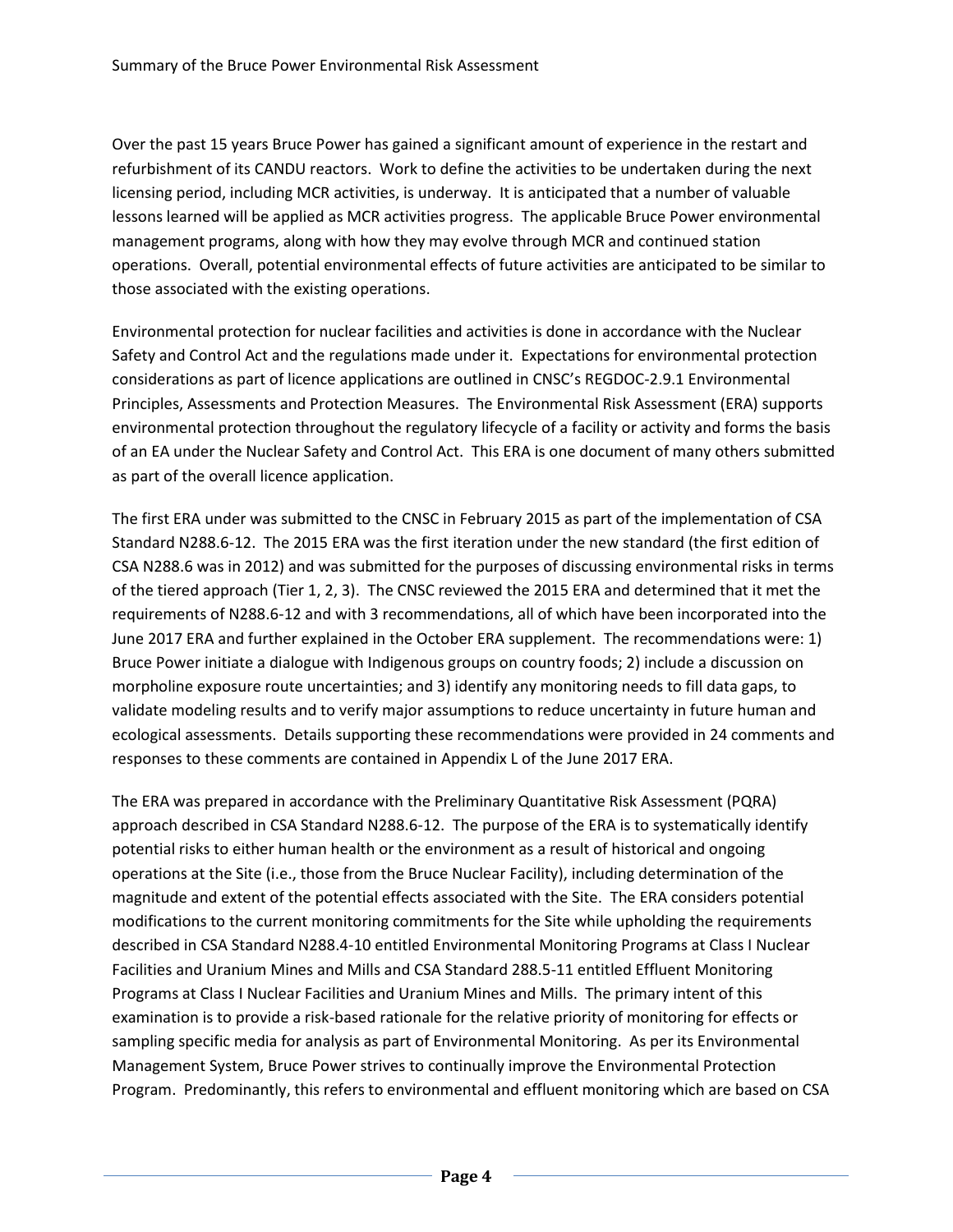Standards N288.4-10 and N288.5-11, respectively. As required by these Standards, Bruce Power routinely reviews, assesses and as necessary, revises its environmental and effluent monitoring design and processes. The ERA is one of the inputs to this routine review and assessment, and therefore will be considered as necessary as part of the review and assessment process. Any corrective action that is identified will be managed in accordance with existing adaptive management procedures at Site.

A Predictive Effects Assessment (PEA) has also been prepared to demonstrate consideration of environmental protection during future site activities, including MCR activities. The PEA, essentially a predictive ERA, has been prepared following the guidance of CSA N288.6-12 (see B-REP-03443- 29JUN2017-02). It provides sufficient information to the CNSC to support their preparation of an EA under the Nuclear Safety Control Act as indicated in REGDOC-2.9.1. The information provided in the PEA is as per the known status of projects as of June 1, 2017. Existing environmental monitoring will be retained as required to confirm predictions and be reported through the annual Environmental Monitoring Program (EMP) findings, which have been in place since 2001.

One of the benefits of using the ERA construct is the regular check-in points with regulators and the public as an ERA reoccurs every 5 years on an ongoing basis. This gives all parties an opportunity to contribute and identify concerns. This process allows for the identification of emerging trends and identifies any new risks that may arise, which is a further enhancement from past assessment processes. Indigenous groups and other members of the public had the opportunity to participate in and provide feedback on many of these recent impact assessments and will continue to do so in the future. We are actively engaging and providing Indigenous groups and the public opportunities to discuss topics of interest such as thermal effluent and impingement and entrainment of fish. However, this dialogue is not new and the company's future operations will not different from what has been experienced and monitored since 2001 and the company is confident in its conclusions and will continue to monitor and confirm the facility operates within these limits.

As outlined earlier, prior Environmental Assessments are a one-time process, are only triggered when a major change to operations is proposed, and predictions are verified with a follow-up monitoring program that does not need to follow the construct of the CSA N288 suite. The new process combines the one-time rigour of the previous process with an ongoing requirement that continually verifies performance in a number of important areas. This includes issues of concern to Indigenous groups, such as impacts on Lake Whitefish specifically and Lake Huron generally.

In recent years, Bruce Power has further enhanced its understanding of its physical, thermal, and impingement and entrainment impacts on fish and Lake Huron through comprehensive monitoring, research and broad engagement in this area of study. This has gone well beyond what required as part of this process but the company recognized the importance of this issue and has demonstrated leadership, responsiveness and thoroughness in this regard.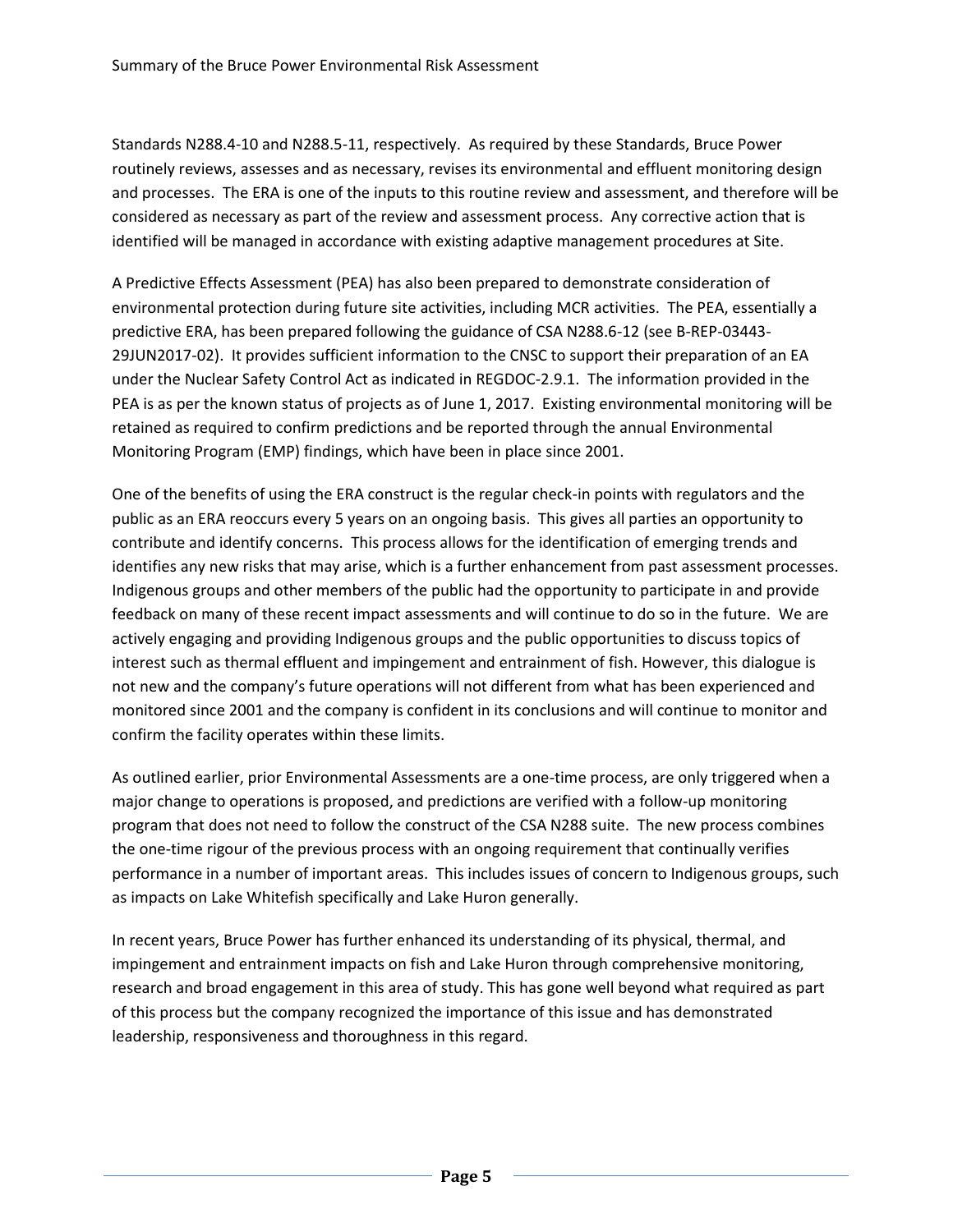Avoidance and mitigation measures in place at Bruce A and Bruce B have minimized impingement and entrainment losses to the greatest extent possible based on very effective designs that minimize the impact of the plant on the environment and the water and fishery specifically. Large-diameter velocity caps slow the water velocity entering the intake to  $\gamma$ 15 cm/s, and thereby significantly reduce the magnitude of fish impingement. This technology meets the requirements established under section 316(b) of the US EPA's Clean Water Act for power generating facilities. Although there are no comparable Canadian regulations that provide prescriptive requirements for power generating facilities, velocity caps remain an industry best practice which is in place at Bruce Power.

Fish entrainment is also reduced via slowed velocities at the intake using the cap compared to not having this measure in place. Velocity modeling of the discharge waters has shown that we are not displacing fish eggs and larvae away from critical habitat. The maximum area surrounding the water intakes that has the potential to influence entrainment of fish eggs and larvae ≤5 mm long by drawing them towards the intake is <0.13 km<sup>2</sup>. The entrainment of eggs and larvae is unaffected by avoidance technologies such as lights or sounds because these life stages are not motile. Alternative mitigation technologies to further reduce impingement and entrainment have been considered (i.e. bubble curtain, wedgewire screens, lights, sounds), but none are more effective and suitable for the Site than the existing velocity caps. A discussion of this is found in the Fisheries Act Authorization application that has been shared with Indigenous groups.

Values of annual losses for all fish species equate to ~3300kg of biomass lost from the lake annually, which is equivalent to a good day or two of harvest by a commercial vessel. Using the Foregone Fishery Yield Model, impingement and entrainment losses of local commercial species (Lake Whitefish, Lake Trout, Walleye, and Yellow Perch) equates to ~1% of the SON's annual total catch limit for Lake Whitefish alone in the Lake Huron Fisheries Management Zone 1.

The Bruce A and Bruce B intakes are situated offshore, in deep water to provide cold water for oncethrough cooling. Almost all of this water (>99.95%) is returned to the lake at the discharge channels. The channels were designed and constructed to dissipate thermal effluents to mitigate physical (flow, temperature) and ecological (fish response to thermal effluent) changes to a minimum. Effluents are direct towards the natural along shore water currents and their physical footprint is kept to a minimum (i.e. nozzle jet at Bruce B). These design considerations were used to reduce the impact of the thermal discharge to the environment and based on analysis and years of operating experience demonstrate a minimal effect on the environment.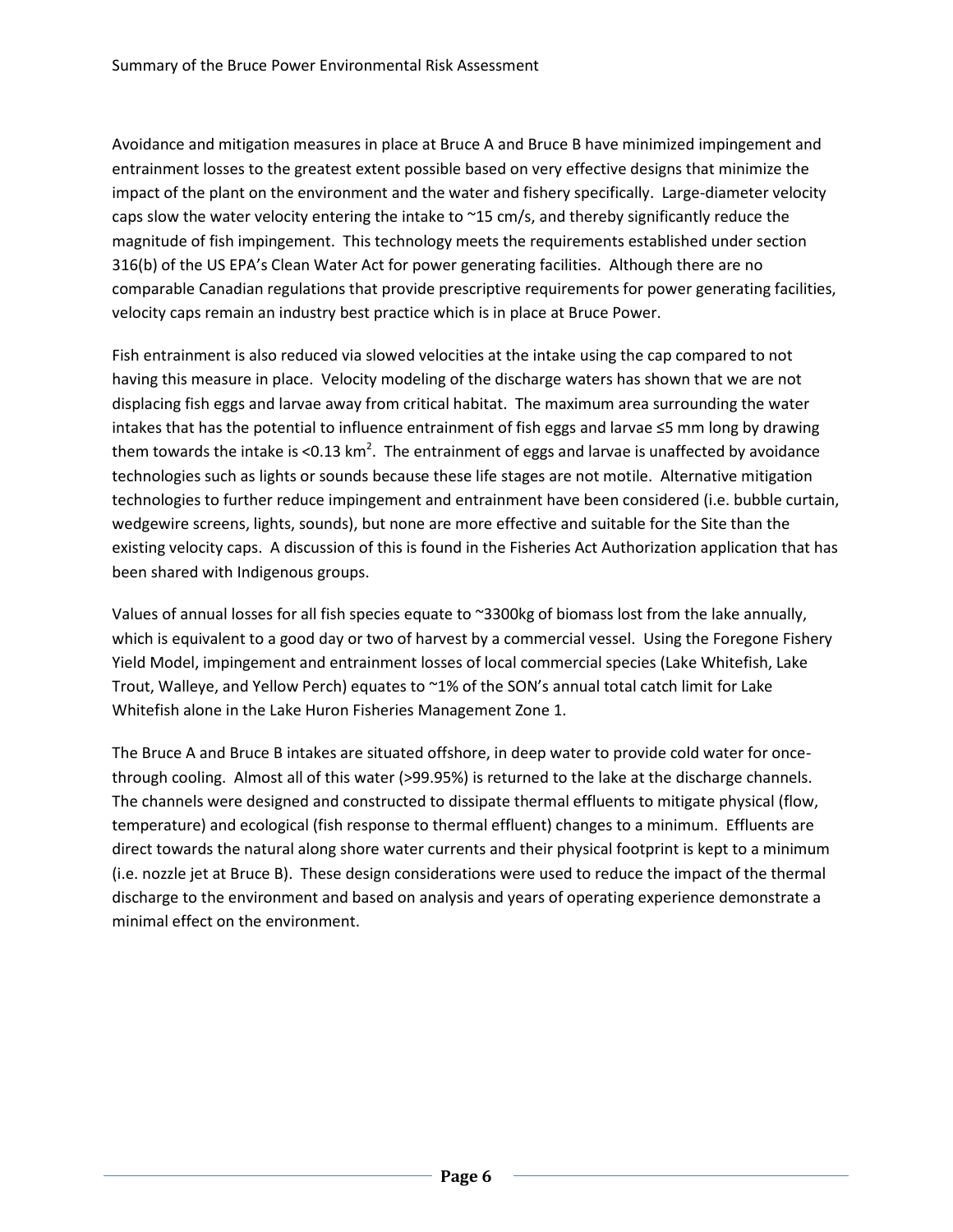There are a number of other mitigation technologies possible that may lower the potential effects of thermal effluents to the lake. Of these options, some would decrease the size of the plume (at the expense of increasing the temperature), while others would lower the temperature of the waters entering the lake. Options include altering the intake or outfall structure, changing operational mechanisms such as flow rate or water circulation and using external cooling systems such as cooling basins or towers. These mitigation strategies have been considered by Bruce Power and shared with regulators and community groups. Overall, it was determined by Bruce Power that these additional steps were not feasible due to potential for negative environmental impacts, minimal benefit in terms of thermal effluent dissipation and space limitations. What we have learned from years of environmental monitoring data and a number of environmental assessments is that there is a low risk to local fish species from thermal discharge and the alternate cooling technologies are not warranted or feasible.

Bruce Power continues to be engaged in understanding the impacts from climate change predictions and considering how they may affect future operations and the local environment. As climate change prediction models become more advanced and/or the environment changes, the ERA will continue to be updated to determine how and if such change impacts the operation of Bruce Power's facilities and, if required, review what changes are necessary to ensure continued environmental protection.

Finally, Bruce Power acknowledges the need to address the cumulative environmental effect of multiple stressors when and where it is warranted. In recent years the effect of multiple stressors has been examined in Lake Whitefish. For example, current research suggests that negative effects of exposure to morpholine and gamma radiation or to heat shock and morpholine are only observed when Lake Whitefish are exposed to levels substantially higher (unrealistic levels tested to elicit a response) than those present in the waters surrounding Bruce Power.

The science behind the determination of cumulative effects is at its infancy: there is no consensus on a definition of 'cumulative impact' and assessment methods are largely absent. Understanding cumulative impacts to a system first begins by evaluating its individual stressors. Bruce Power has done this and none of the individual stressors poses an unreasonable risk to the environment. Thus it is unlikely that the combination of single stressors with low to no risk will result in a cumulative impact or approach an unreasonable risk. 40 years of operations of the Bruce site and continued monitoring has provided empirical evidence of little to no risk to the local environment.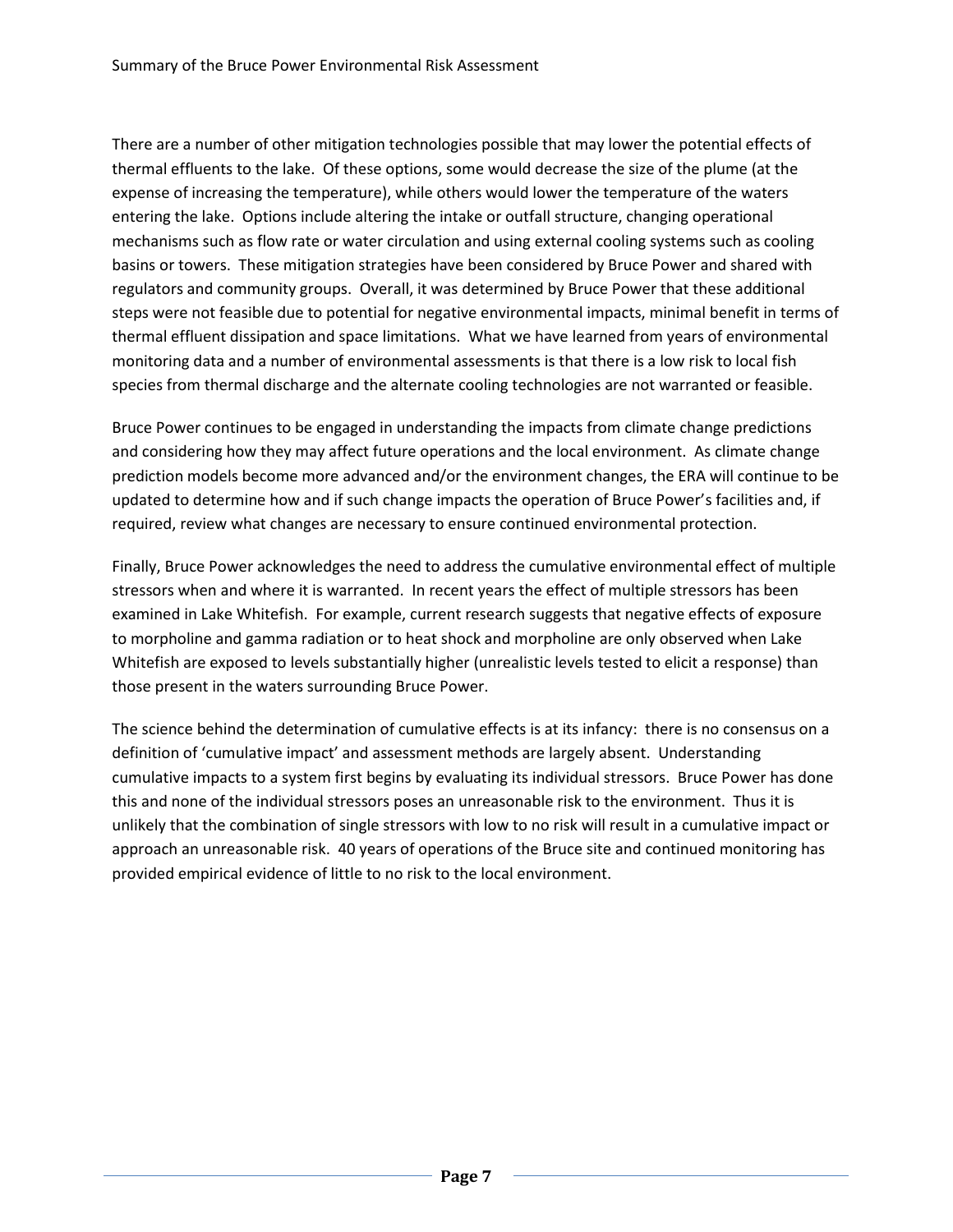## **A SUMMARY OF THE OCTOBER ERA SUPPLEMENT**

Bruce Power recognizes the importance of the surrounding communities; since its inception it has committed to being a good neighbour and never takes the communities support for granted. Bruce Power also recognizes the fact its nuclear facility lies within the boundaries of traditional territories of Indigenous communities. As such, over the past 16 years the company has worked extensively with the both non-Indigenous and Indigenous communities to evaluate, collaborate, and enhance items of interest in the areas of society, economics, environment, and culture. Bruce Power has always sought to also provide information about its operations in a manner that is understandable and adjusts these as requested through the engagement process.

In June 2017, as part of the overall licence renewal application package, an Environmental Risk Assessment (ERA) was submitted to the Canadian Nuclear Safety Commission (CNSC) for review and comment (i.e., the June 2017 ERA). Prior to this submission in 2016 Bruce Power launched its *Road Ahead* communication strategy which included a publication providing the most up to date information on MCR and licence renewal at that time. Interaction with both Indigenous and Non-Indigenous communities took place, some of the efforts included an engagement session, public attitude surveys as well as a webinar. On July 6, 2017, following the submission to the CSNC, the licence application package which includes the ERA was made available on our corporate website (http://www.brucepower.com/licencerenewal2018/). Later that month a formal letter and a copy of the entire licence package including the ERA and proposed engagement plans were sent to Saugeen Ojibway Nation (SON), Métis Nation of Ontario (MNO) and Historic Saugeen Métis (HSM). Throughout 2017 Bruce Power has continued to dialogue with both local non-Indigenous and Indigenous communities, through a variety of avenues. Recognizing that both non-Indigenous and Indigenous communities have varying rights and interests, requiring different levels of engagement.

Bruce Power is committed to continuous improvement as feedback and new information is received, and has been continuing to update the ERA studies throughout 2017. Updates have been made to the ERA to be responsive to conformity comments from the CNSC as well as information noted as outstanding in the June 2017 version (e.g., spring biodiversity studies, 2016 Statistic Canada data). Bruce Power has taken additional steps to seek further understanding on traditional land use, way of life and traditional knowledge via dialogue with Indigenous communities as well as the review of publically available information. Where applicable this information has been incorporated into the ERA. As information in this area grows the ERA will be updated.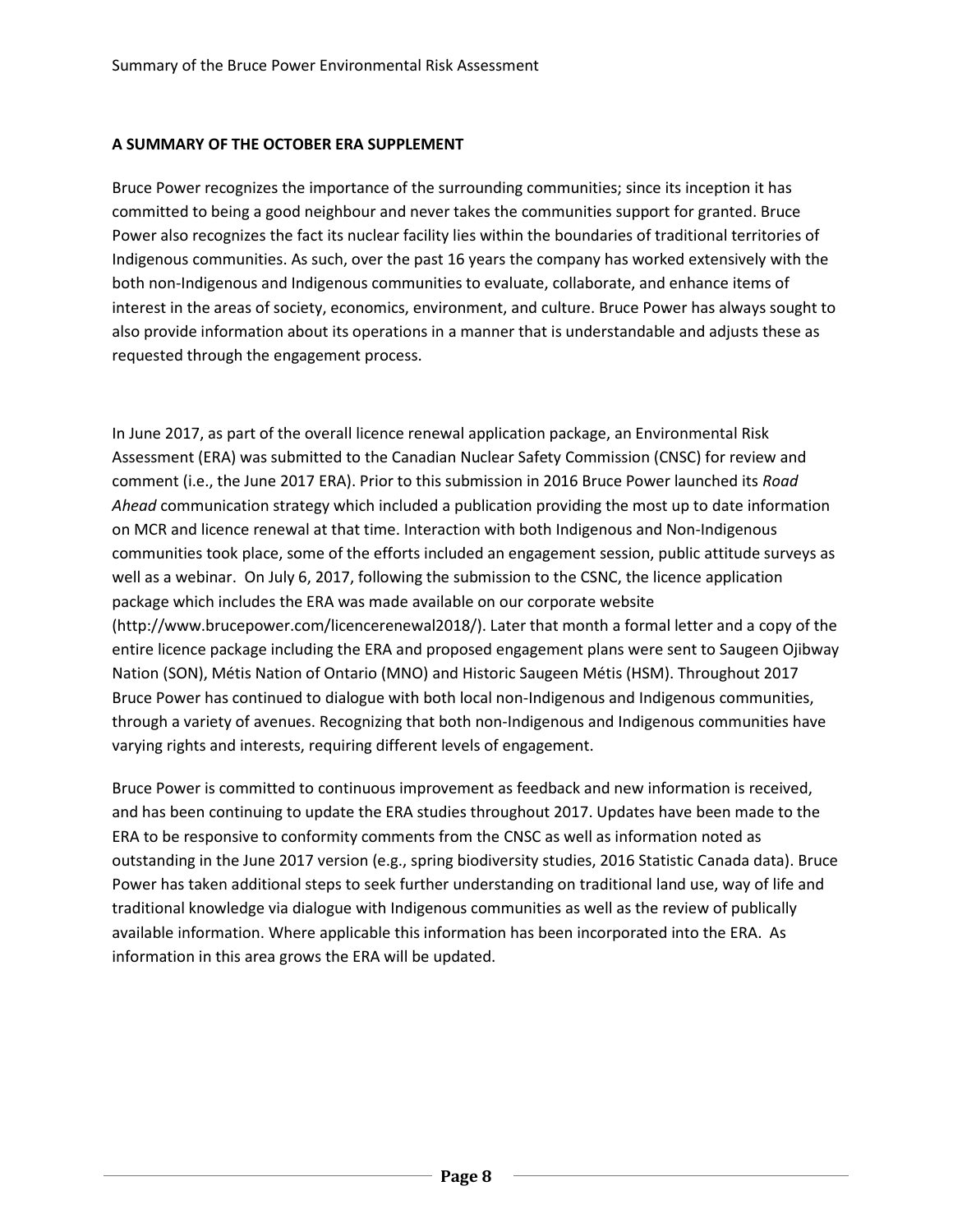Additional information provided in the October ERA supplement was intended to enhance the June 2017 version of the ERA, and does not change any conclusions of the ERA. The ERA continues to demonstrate that the operation of the Bruce Nuclear Facility has not resulted in significant adverse environmental effects or adverse effects on human health. To demonstrate responsiveness and share information related to ERA activities, a "redline" version of the ERA is provided in Enclosure 1 for supplementary information (i.e., the October ERA supplement). The "redline" indicates text changes between the June 2017 version and the supplementary updates in October 2017 which are indicated with red underlined font for ease of visualizing the updated information. The following sections summarize the changes made to the ERA between June and October 2017, with key new inserted text provided below. A summary of the updates is provided i[n Table 1,](#page-8-0) which demonstrates where detail was added, however none of this further review changes the overall conclusion of no unreasonable risk to human or ecological health for non-radiological, physical or radiological stressors.

Where there may be inconsistencies in baseline information in the ERA summaries, the October ERA supplement is the most recent. The conclusions in the predictive effects assessment (PEA) still stand, and there are no material changes to the approach to future site activities, including Major Component Replacement, at this time. As such, an October supplement to the PEA was not needed.

| <b>Section</b> | <b>Description of change made</b>                                                                                                                                                                                                                                                                                                                                                                     | <b>Overall outcome</b>                                     |  |  |
|----------------|-------------------------------------------------------------------------------------------------------------------------------------------------------------------------------------------------------------------------------------------------------------------------------------------------------------------------------------------------------------------------------------------------------|------------------------------------------------------------|--|--|
| 1.0            | More detail added regarding previous environmental assessments<br>and context.                                                                                                                                                                                                                                                                                                                        | Further detail added. No change<br>to overall conclusions. |  |  |
| 1.1            | Comments regarding the predictive effects assessment (PEA)<br>added.                                                                                                                                                                                                                                                                                                                                  | Further detail added. No change<br>to overall conclusions. |  |  |
| 1.3            | Issues of concern for the Indigenous communities (SON, MNO and<br>HSM) were updated.                                                                                                                                                                                                                                                                                                                  | Further detail added. No change<br>to overall conclusions. |  |  |
| 1.5            | Information already provided in the PEA was included in a new<br>section of the Introduction summarizing ongoing environmental<br>monitoring and effluent monitoring activities. These subsections<br>include the Environmental Management System, Spills and<br>Contaminated Lands, Effluent Monitoring, Environmental<br>Monitoring, Groundwater Protection and Future Standards and<br>Regulations | Further detail added. No change<br>to overall conclusions. |  |  |
| 1.6.2          | Discussion of the output of the Independent Environmental<br>Monitoring Program was added.                                                                                                                                                                                                                                                                                                            | Further detail added. No change<br>to overall conclusions. |  |  |
| 2.2.2          | Meteorological information updated to include wind, temperature                                                                                                                                                                                                                                                                                                                                       | Further detail added. No change                            |  |  |

## <span id="page-8-0"></span>**Table 1: Summary of updates provided in the October ERA supplement by Section**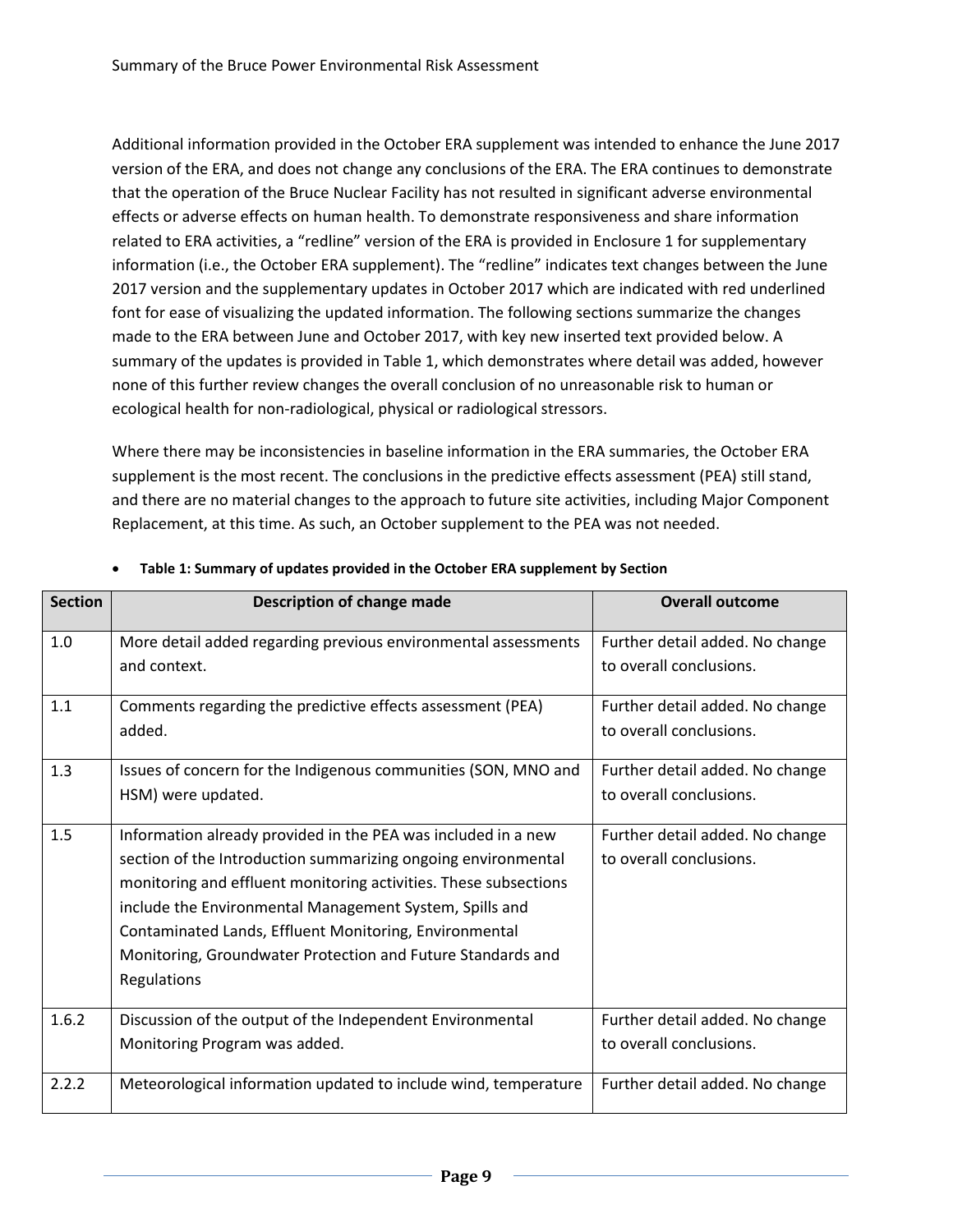| <b>Section</b> | <b>Description of change made</b>                                                                                                                                                                                         | <b>Overall outcome</b>                                     |
|----------------|---------------------------------------------------------------------------------------------------------------------------------------------------------------------------------------------------------------------------|------------------------------------------------------------|
|                | and precipitation.                                                                                                                                                                                                        | to overall conclusions.                                    |
| 2.2.5          | Plant communities updated to include information collected in<br>2017.                                                                                                                                                    | Further detail added. No change<br>to overall conclusions. |
| 2.2.6          | Update to list of mammals, amphibians and terrestrial species at<br>risk observed on site.                                                                                                                                | Further detail added. No change<br>to overall conclusions. |
| 2.2.7          | Aquatic species at risk updated to include Deepwater Sculpin.<br>More information added regarding supplementary whitefish<br>research studies.                                                                            | Further detail added. No change<br>to overall conclusions. |
| 2.2.8          | 2016 Statistics Canada data included.                                                                                                                                                                                     | Further detail added. No change<br>to overall conclusions. |
| 2.3.1          | Additional information added to areas of previous environmental<br>investigation.                                                                                                                                         | Further detail added. No change<br>to overall conclusions. |
| 3.4.1          | Additional rationale for including hydrazine as a COPC.                                                                                                                                                                   | Further detail added. No change<br>to overall conclusions. |
| 3.4.2          | Clarification regarding 2016 ESDM report.                                                                                                                                                                                 | Further detail added. No change<br>to overall conclusions. |
| 3.4.6          | Incorporation of storm water data that became available in 2017.                                                                                                                                                          | No change to overall conclusions.                          |
| 4.1.2.8        | Information regarding noise monitoring done in February 2017<br>was included.                                                                                                                                             | Further detail added. No change<br>to overall conclusions. |
| 5.1.1          | Clarification on how reptiles and amphibians were assessed.                                                                                                                                                               | Further detail added. No change<br>to overall conclusions. |
| 5.1.1          | Species at risk were specified in Table 11. Aquatic VECs were<br>included in Table 12. Species of interest to Indigenous<br>communities were included in Table 12. Receptor descriptions<br>were correspondingly updated. | Further detail added. No change<br>to overall conclusions. |
| 5.1.5          | Ecological conception model updated to include physical stressors.                                                                                                                                                        | Further detail added. No change<br>to overall conclusions. |
| 5.4.2          | Corrections made to Table 40.                                                                                                                                                                                             | No change to overall conclusions.                          |
| 5.3.1          | An expanded summary of research studies on Whitefish was                                                                                                                                                                  | Further detail added. No change                            |